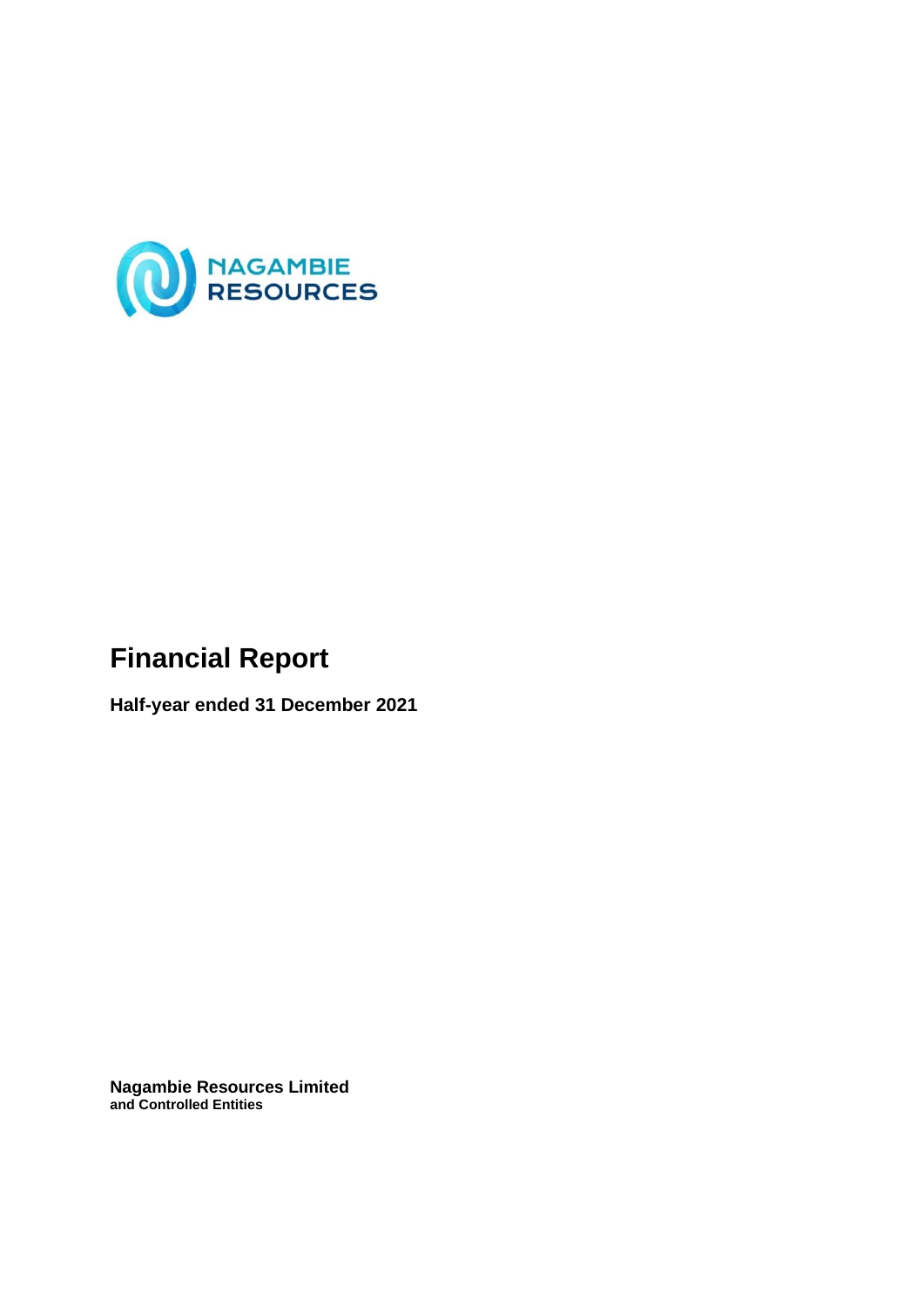## *Corporate Directory*

*NAGAMBIE RESOURCES LIMITED ABN 42 111 587 163 PRINCIPAL LEGAL ADVISER NAGAMBIE DEVELOPMENTS PTY LTD ABN 37 130 706 311 GrilloHiggins Lawyers NAGAMBIE LANDFILL PTY LTD ABN 90 100 048 075 Level 4, 114 William Street*

*REGISTERED OFFICE & PRINCIPAL PLACE OF BUSINESS* www.grillohiggins.com.au

*533 Zanelli Road Nagambie Vic 3608 AUDITOR PO Box 339 William Buck (Vic) Audit Pty Ltd Website: [www.nagambieresources.com.au](http://www.nagambieresources.com.au/) Email: [info@nagambieresources.com.au](mailto:info@nagambieresources.com.au)*

*Michael W Trumbull (Executive Chairman) Level 3, 50 Holt Street Alfonso M G Grillo (Non-Executive Director) William T Colvin (Non-Executive Director) Appointed 08/09/2021 Gary R Davison (Non-Executive Director) Resigned 08/09/2021*

*CHIEF EXECUTIVE OFFICER*

*Alfonso M G Grillo* 

*Melbourne Vic 3000 Telephone: (03) 8621 8881*

*Telephone: (03) 5794 1750 Level 20, 181 William Street*

#### *SHARE REGISTRY*

*DIRECTORS Automic Pty Ltd Telephone: 1300 288 664 www.automic.com.au*

#### *James C Earle SECURITIES EXCHANGE LISTING*

*Nagambie Resources Limited shares are COMPANY SECRETARY listed on the Australian Securities Exchange*

## *Table of Contents*

| Corporate Directory                                        |    |
|------------------------------------------------------------|----|
| Directors' Report                                          | 2  |
| <b>Auditor's Independence Declaration</b>                  | 4  |
| Statement of Profit or Loss and Other Comprehensive Income | 5  |
| <b>Statement of Financial Position</b>                     | 6  |
| Statement of Changes in Equity                             |    |
| <b>Statement of Cash Flows</b>                             | δ  |
| <b>Notes to the Financial Statements</b>                   | ç, |
| Directors' Declaration                                     | 15 |
| <b>Independent Auditor's Review Report</b>                 | 16 |

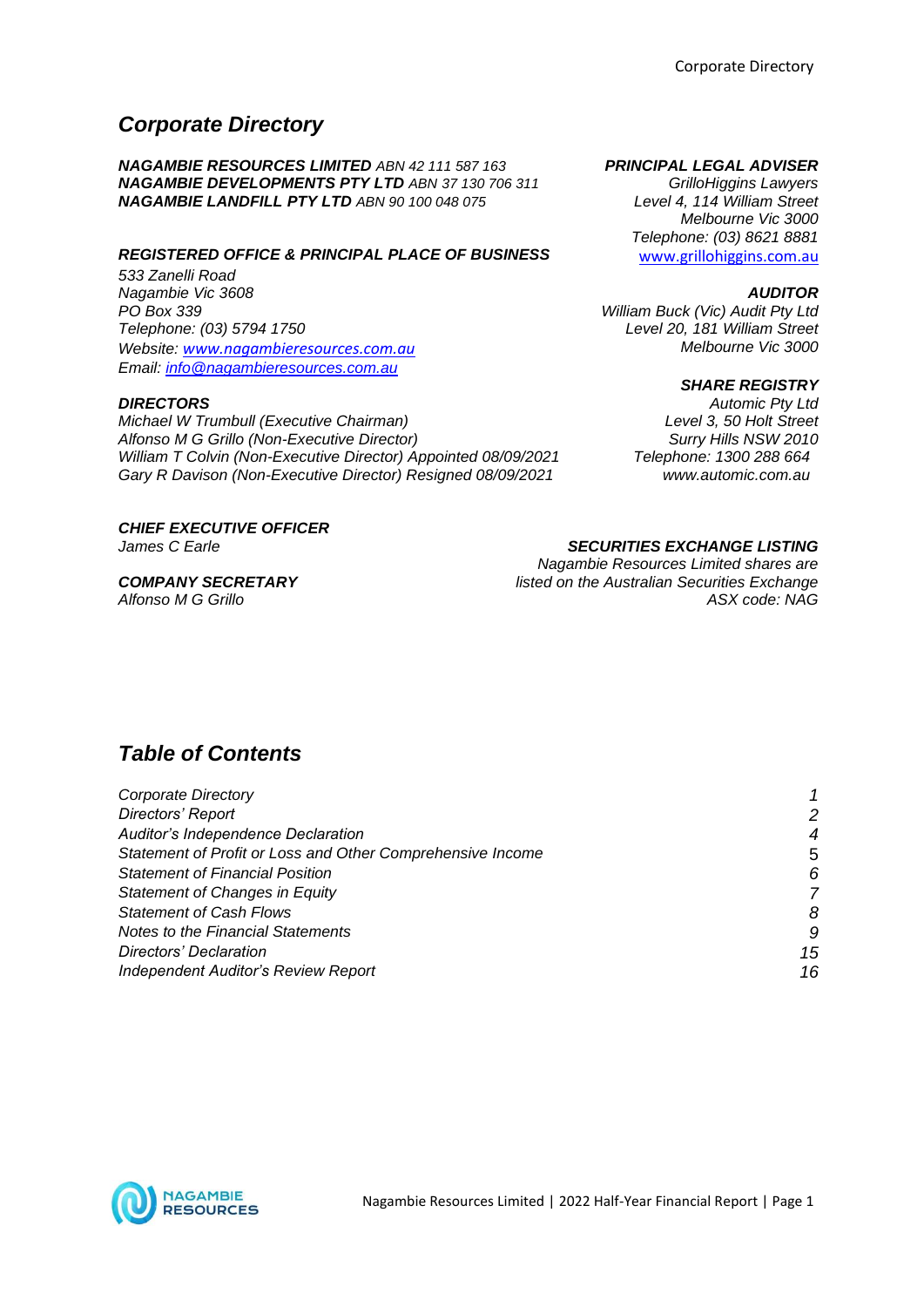## **Directors' Report**

The Directors of Nagambie Resources Limited (the Company) submit herewith the Financial Report of the Company and its controlled entities (the Group) for the half-year ended 31 December 2021.

#### **Directors**

The names of the Directors in office during the half-year and until the date of this report were:

| Michael W Trumbull | (Executive Chairman)     |                                                     |
|--------------------|--------------------------|-----------------------------------------------------|
| Alfonso M G Grillo | (Non-Executive Director) |                                                     |
| William T Colvin   |                          | (Non-Executive Director) Appointed 8 September 2021 |
| Gary R Davison     |                          | (Non-Executive Director) Resigned 8 September 2021  |

#### **Principal activities**

The principal activities of the group during the financial period were the exploration for, and development of, gold, associated minerals including antimony, and construction materials in Australia and the investigation and development of waste handling assets.

#### **Review of Operations**

Gold exploration for high-grade gold deposits in central Victoria was further advanced during the half year, both as standalone projects and as joint-venture projects with Mawson Gold. The potential recovery of residual gold in the heap leach pad at the Nagambie Mine utilising naturally-occurring bacteria continued to be tested at an Australian laboratory. The environmental and logistical advantages of underwater PASS Management at the Nagambie Mine as part of mine rehabilitation were also further promoted during the half year. Nagambie Resources also entered into a joint venture to construct and operate a gold toll treatment plant at the Nagambie Mine.

#### **Nagambie Resources' Gold Exploration**

The probable location of the sulphide-gold feeder zone for the Nagambie Mine has been extended further to the south west of the West Pit with the drilling of the NAD004, NAD005 and NAD006 diamond core holes. The total strike length of the Nagambie Mine plus the Feeder Zone could be around 4 km.

#### **Joint Ventures with Mawson Gold**

Mawson Gold have carried out extensive geophysics and drilling at the Redcastle JV Property. Nagambie Resources has been advised by Mawson Gold that it has expended over \$1.0 million to date on the Property, earning a 70% interest. The next step is to formally set up a 70:30 Mawson Gold:Nagambie Resources JV with Mawson Gold as Manager. Nagambie Resources will decide whether to retain a 30% interest and commence contributing to expenditure, or dilute further, after it receives Mawson Gold's detailed work program and budget.

Late in the half, Mawson Gold drilled two diamond holes under the Balaclava Hill workings in the Whroo JV Property and advised that it had met its commitment in the first year to earn 0% by paying \$100,000 cash to Nagambie Resources and spending \$400,000 on exploration. Nagambie Resources, at its option, could ultimately retain up to 30% or 40% of the Whroo JV Property.

#### **Bacterial Recovery of Residual Gold in the historic Heap Leach Pad**

Following the first program of bacterial speciation and gold recovery testwork at the chosen Australian laboratory, Nagambie Resources is seeking an additional federal grant, with the assistance of the laboratory, to carry out more detailed and larger scale gold recovery testwork.

#### **PASS Management Project**

Best practice management of PASS, potential acid sulfate soil or rock, is to store it under water, preventing oxidation and acid formation. Nagambie Resources has an Environment Protection Authority of Victoria (EPA)-approved Environment Management Plan (EMP) to store PASS in the legacy water-filled pits at the Nagambie Mine as part of the proposed rehabilitation of those pits.

During the half year, Nagambie Resources continued to promote the Nagambie Mine's environmental and logistical advantages for PASS management, particularly for large tonnage projects such as the North East Link Project (NELP). The Spark consortium was announced as the Preferred Bidder for the construction of the NELP tunnels in June 2021. Between February 2021 and the present, the Spark consortium has progressively engaged with Nagambie Resources for specific technical and pricing information regarding "Underwater Storage" PASS Management at the Nagambie Mine.

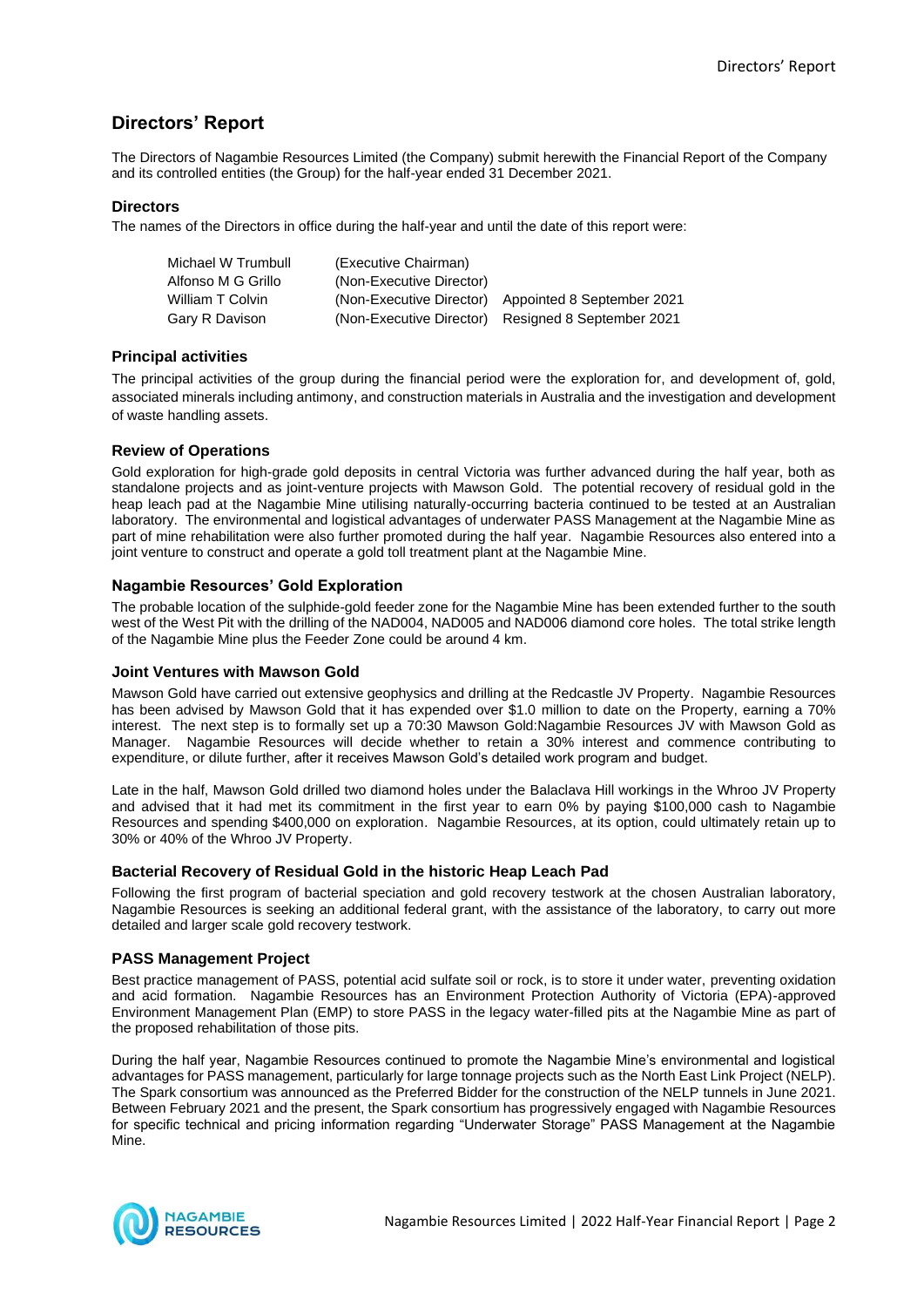#### **Toll Treatment Plant**

Nagambie Resources and Golden Camel Mining (GCM) received approval for the construction and operation of an oxide-gold toll treatment facility at the Nagambie Mine. Under the joint venture, GCM will pay 100% of all the construction and commissioning costs; thereafter all revenues and costs will be shared 50:50. Initial feed for the plant will be trucked from GCM's Golden Camel Mine.

#### **Subsequent Events**

On 25 January 2022, the Company announced the 2022 Share Purchase Plan (SPP) to:

- (a) drill follow up holes, after diamond hole NAD006 is completed, into the highly prospective sulphide-gold Nagambie Mine Feeder Zone target to the south west of the 1990s West Pit;
- (b) continue to progress several development projects at the Nagambie Mine site, including the potential bacterial leaching of residual gold in the 1990s heap leach pad; and
- (c) add to general working capital.

The SPP closed on 10 March and \$342,300 was subscribed for 6,458,490 fully-paid ordinary shares at 5.3 cents per share. With the same closing date, the Company also placed 6,755,340 fully-paid ordinary shares at 5.3 cents each to sophisticated and professional investors for an additional \$358,033. The total equity raised was \$700,333 from the issue of a total 13,213,830 new shares at 5.3 cents per share.

In February 2022, Mawson Gold and Nagambie Resources released very encouraging drilling results for the first deep diamond core hole under Balaclava Hill in the Whroo JV Property. The peak assays for gold and antimony were 49.7 g/t Au and 16.5% Sb.

Following the receipt of the Balaclava Hill assays, Nagambie Resources revisited the best economic-grade goldantimony intersection at its 100%-owned Nagambie Mine and analysed it in detail. That spectacular-looking intersection in 2006 under the West Pit consisted of multiple massive stibnite veins with gold grades up to 24 g/t Au and antimony grades up to 60% Sb but was not successfully followed up at that time. In early March 2022, Nagambie Resources announced that it now considers that the gold-antimony mineralisation below the West Pit will have continuity in a more N-S direction, probably NNW-SSE, rather than an E-W direction as had been initially assumed by the exploration management team at that time. An initial program of two shallow, scissored, oriented diamond drill holes, to establish the strike and dip of the stibnite veins, and vertical continuity, is planned to commence in late March 2022. The target model for the high-grade gold-antimony mineralisation is the Costerfield Mine which is 45 km west of the Nagambie Mine and, in 2020, was the 6th-highest-grade global underground gold mine and a top 5 global producer of antimony.

#### **Auditor's independence declaration**

The auditor's independence declaration is attached to this directors' report.

Signed in accordance with a resolution of directors.

On behalf of the directors

Michael W Trumbull Executive Chairman

Melbourne 15 March 2022

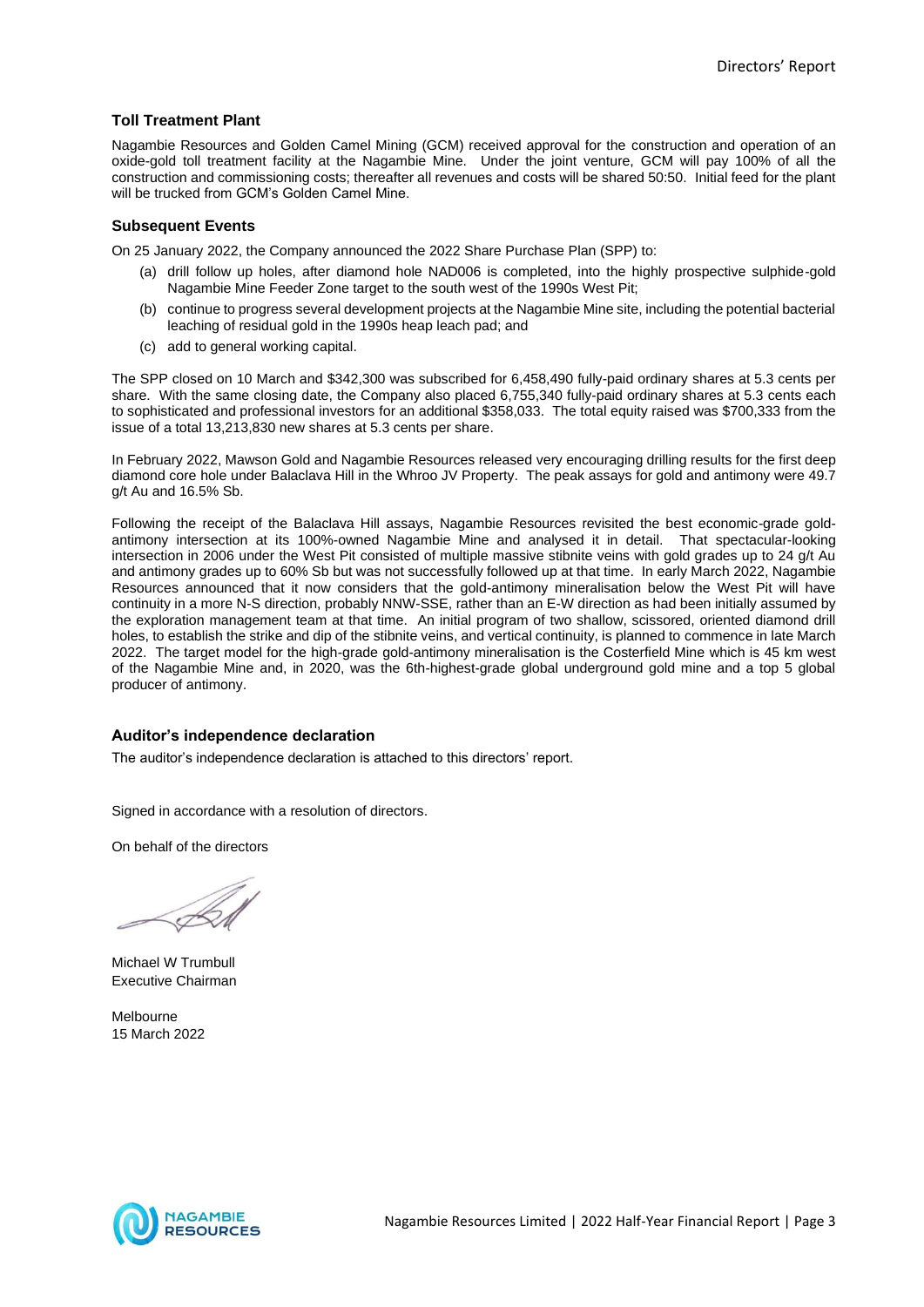# **.: William Buck**

#### **AUDITOR'S INDEPENDENCE DECLARATION UNDER SECTION 307C OF THE CORPORATIONS ACT 2001 TO THE DIRECTORS OF NAGAMBIE RESOURCES LIMITED**

I declare that, to the best of my knowledge and belief, during the half-year ended 31 December 2021 there have been:

- **—** no contraventions of the auditor independence requirements as set out in the *Corporations Act 2001* in relation to the review; and
- **—** no contraventions of any applicable code of professional conduct in relation to the review.

William Buck

**William Buck Audit (Vic) Pty Ltd** ABN: 59 116 151 136

Alm F

**A. A. Finnis Director** 

Melbourne, 15 March 2022

**ACCOUNTANTS & ADVISORS** 

Level 20, 181 William Street Melbourne VIC 3000 Telephone: +61 3 9824 8555 williambuck.com

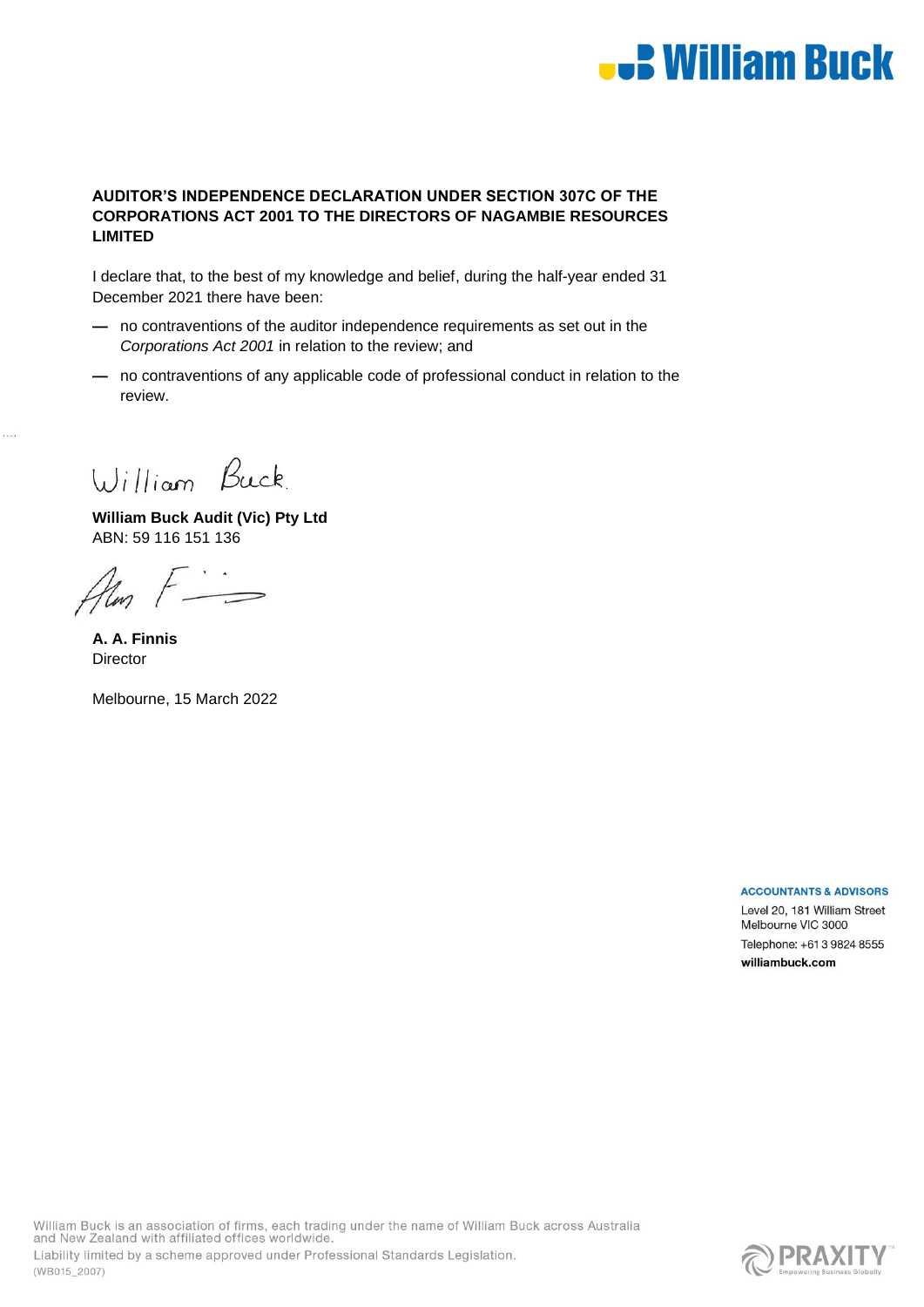#### **Statement of Profit or Loss and Other Comprehensive Income for the half-year ended 31 December 2021**

|                                                        | <b>Consolidated</b> |                   |                   |
|--------------------------------------------------------|---------------------|-------------------|-------------------|
|                                                        |                     |                   | Restated          |
|                                                        | <b>Note</b>         | 31 Dec 2021<br>\$ | 31 Dec 2020<br>\$ |
| <b>Revenue</b>                                         |                     |                   |                   |
| Rental income                                          |                     | 109,841           | 104,280           |
| Sale of non-gold materials                             |                     | 25,589            | 19,764            |
| Other income                                           |                     | 2,318             | 36,126            |
| <b>Total Revenue</b>                                   |                     | 137,748           | 160,170           |
| <b>Expenses</b>                                        |                     |                   |                   |
| Corporate expenses                                     |                     | (217, 518)        | (252, 165)        |
| Cost of sales and rehabilitation                       |                     | (6,031)           | (15, 308)         |
| Depreciation                                           |                     | (103, 103)        | (113,078)         |
| Directors and employee benefits expense                |                     | (786, 788)        | (626, 108)        |
| Finance costs                                          |                     | (405, 818)        | (326,050)         |
| <b>Total Expenses</b>                                  |                     | (1,519,258)       | (1, 332, 709)     |
| Loss before income tax                                 |                     | (1, 381, 510)     | (1, 172, 539)     |
| Income tax benefit                                     |                     |                   |                   |
| Loss for the period                                    |                     | (1, 381, 510)     | (1, 172, 539)     |
| <b>Other Comprehensive Income</b>                      |                     |                   |                   |
| Items that will not be re-classified to profit or loss |                     |                   |                   |
| Movement in Fair Value of investments                  |                     | (558, 879)        | (96,062)          |
| Total comprehensive loss for the period                |                     | (1,940,389)       | (1,268,601)       |
| Loss per share                                         |                     |                   |                   |
| Basic and diluted loss per share in cents              |                     | (0.31)            | (0.26)            |

The accompanying notes form part of these financial statements.

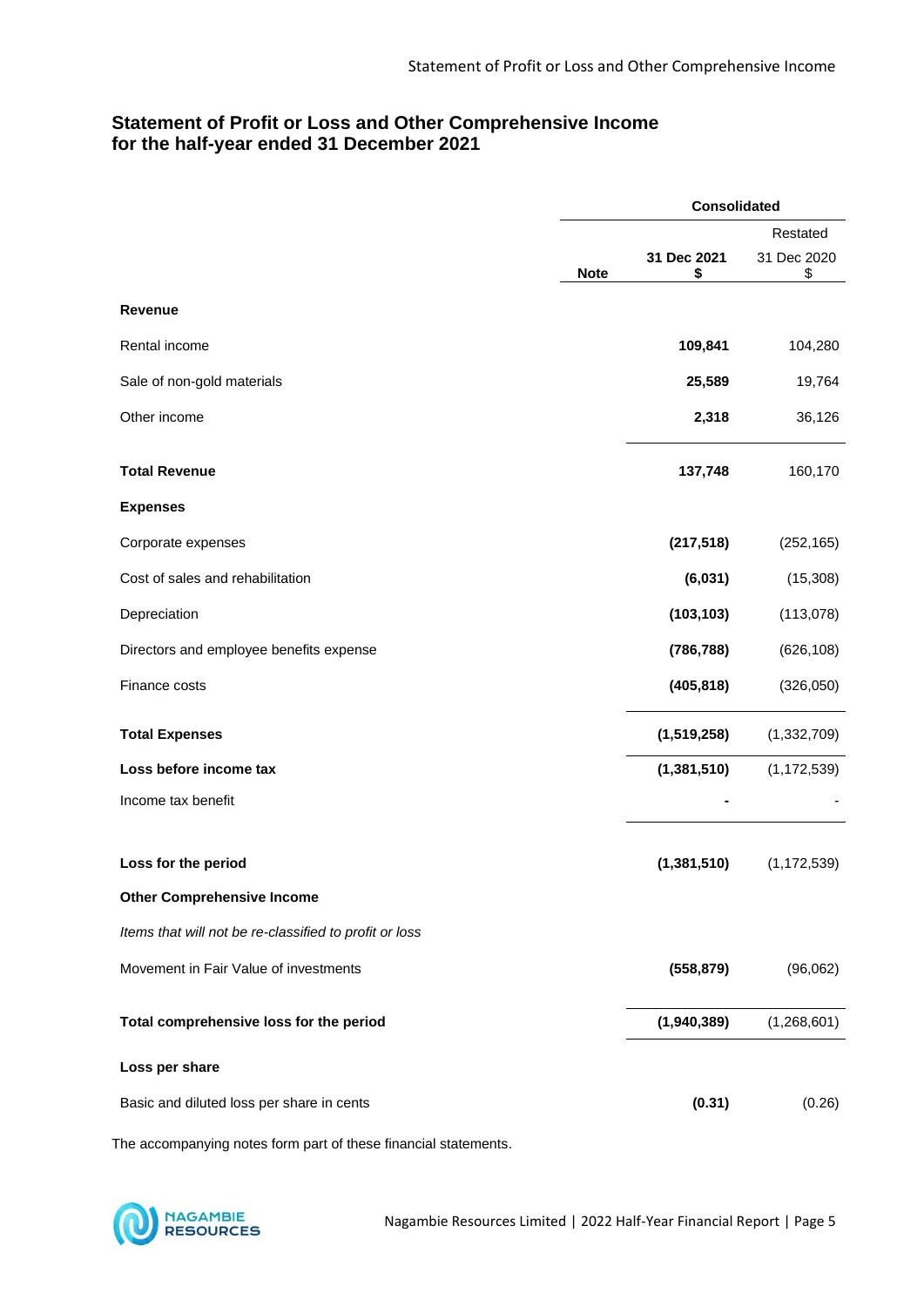## **Statement of Financial Position as at 31 December 2021**

|                                      |                | <b>Consolidated</b> |                   |
|--------------------------------------|----------------|---------------------|-------------------|
|                                      |                |                     | Restated          |
|                                      | <b>Note</b>    | 31 Dec 2021<br>\$   | 30 Jun 2021<br>\$ |
| <b>Current assets</b>                |                |                     |                   |
| Cash and cash equivalents            |                | 190,106             | 1,359,055         |
| Deposit paid                         |                |                     | 90,500            |
| Prepayments                          |                | 70,337              |                   |
| Trade and other receivables          |                | 46,792              | 76,298            |
| Equity investments at fair value     | 4              | 508,464             | 2,039,706         |
| <b>Total current assets</b>          |                | 815,699             | 3,565,559         |
| <b>Non-current assets</b>            |                |                     |                   |
| Security deposits                    |                | 739,694             | 739,559           |
| Property, plant and equipment        |                | 1,197,408           | 254,101           |
| Right of use assets                  |                | 452,121             | 544,162           |
| Exploration and evaluation assets    | 5              | 13,875,805          | 13,282,132        |
| <b>Total non-current assets</b>      |                | 16,265,028          | 14,819,954        |
| <b>Total assets</b>                  |                | 17,080,727          | 18,385,513        |
|                                      |                |                     |                   |
| <b>Current liabilities</b>           |                |                     |                   |
| Borrowings                           | 6              | 1,511,631           |                   |
| Trade and other payables             |                | 238,162             | 359,250           |
| Lease liabilities                    |                | 165,974             | 254,640           |
| Provisions                           |                | 58,112              | 47,522            |
| <b>Contract liabilities</b>          |                | 41,876              | 41,876            |
| <b>Total current liabilities</b>     |                | 2,015,755           | 703,288           |
| <b>Non-current liabilities</b>       |                |                     |                   |
| <b>Borrowings</b>                    | 6              | 4,172,964           | 5,518,801         |
| Lease liabilities                    |                |                     | 62,076            |
| Provisions                           |                | 25,670              | 23,063            |
| <b>Total non-current liabilities</b> |                | 4,198,634           | 5,603,940         |
| <b>Total liabilities</b>             |                | 6,214,389           | 6,307,228         |
| <b>Net assets</b>                    |                | 10,866,338          | 12,078,285        |
|                                      |                |                     |                   |
| <b>Equity</b>                        |                |                     |                   |
| Issued capital                       | $\overline{7}$ | 27,284,103          | 27,284,103        |
| Reserves                             |                | 4,245,464           | 2,562,295         |
| <b>Accumulated losses</b>            |                | (20, 663, 229)      | (19, 737, 410)    |
| <b>Total equity</b>                  |                | 10,866,338          | 12,078,285        |

The accompanying notes form part of these financial statement

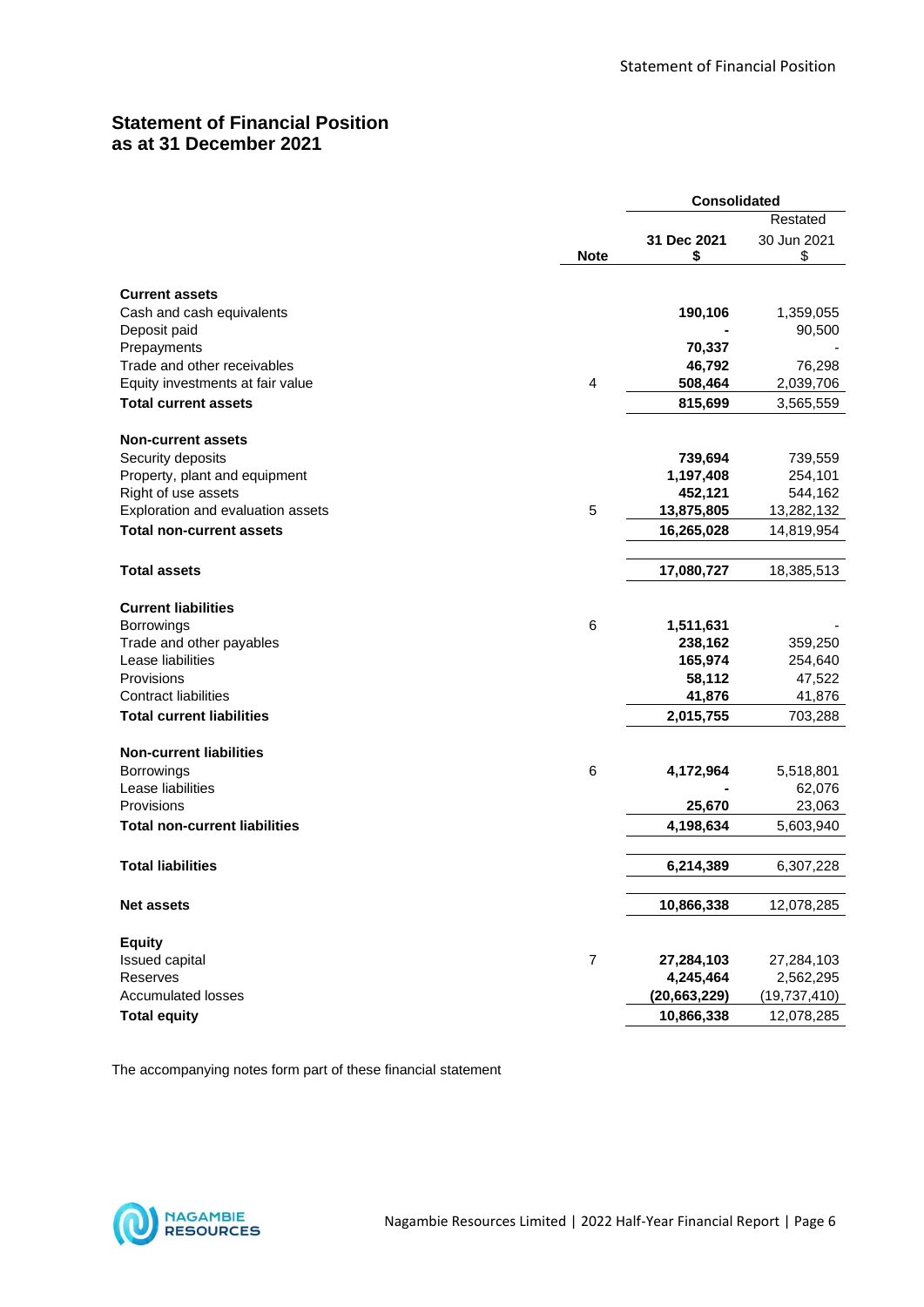#### **Statement of Changes in Equity for the half-year ended 31 December 2021**

|                                                |                                |                                 |                                       | <b>Consolidated</b>                   |                              |                       |
|------------------------------------------------|--------------------------------|---------------------------------|---------------------------------------|---------------------------------------|------------------------------|-----------------------|
|                                                | <b>Issued</b><br>capital<br>\$ | <b>Options</b><br>reserve<br>\$ | Asset<br>revaluation<br>reserve<br>\$ | Convertible<br>notes<br>reserve<br>\$ | Accumulated<br>losses<br>\$  | Total<br>\$           |
| Balance at 1 July 2020                         | 27,284,103                     | 2,105,677                       | 1,236,697                             |                                       | (17, 926, 357)               | 12,700,120            |
| Adjustment for correction of error<br>(Note 3) |                                |                                 |                                       |                                       |                              |                       |
| Balance at 1 July 2020 restated                | 27,284,103                     | 2,105,677                       | 1,236,697                             | 1,283,836<br>1,283,836                | (401, 016)<br>(18, 327, 373) | 882,820<br>13,582,940 |
| Loss for the year                              |                                |                                 |                                       |                                       | (1, 172, 539)                | (1, 172, 539)         |
| Other comprehensive income                     |                                |                                 | (96,062)                              |                                       |                              | (96,062)              |
| Total comprehensive income                     |                                |                                 | (96,062)                              |                                       | (1, 172, 539)                | (1,268,601)           |
| Recognition of share based<br>payments         |                                | 571,618                         |                                       |                                       |                              | 571,618               |
| Transfer of gain on disposal of<br>Investment  |                                |                                 | (426, 265)                            |                                       | 426,265                      |                       |
| Transfer of value of options lapsed            |                                | (115,000)                       |                                       |                                       | 115,000                      |                       |
| Balance at 31 Dec 2020 restated                | 27,284,103                     | 2,562,295                       | 714,370                               | 1,283,836                             | (18,958,647)                 | 12,885,957            |
| Balance at 1 July 2021                         | 27,284,103                     | 2,562,295                       | (311, 301)                            |                                       | (19,072,011)                 | 10,463,086            |
| Adjustment for correction of error<br>(Note 3) |                                |                                 |                                       | 2,280,598                             | (665, 399)                   | 1,615,199             |
| Balance at 1 July 2021 restated                | 27,284,103                     | 2,562,295                       | (311, 301)                            | 2,280,598                             | (19, 737, 410)               | 12,078,285            |
| Loss for the half year                         |                                |                                 |                                       |                                       | (1, 381, 510)                | (1, 381, 510)         |
| Other comprehensive income                     |                                |                                 | (558, 879)                            |                                       |                              | (558, 879)            |
| Total comprehensive income                     |                                |                                 | (558, 879)                            |                                       | (1, 381, 510)                | (1,940,389)           |
| Recognition of share based<br>payments         |                                | 728,442                         |                                       |                                       |                              | 728,442               |
| Transfer of loss on disposal<br>of investment  |                                |                                 | 41,879                                |                                       | (41, 879)                    |                       |
| Transfer value of options lapsed               |                                | (497, 570)                      |                                       |                                       | 497,570                      |                       |
| Balance at 31 December 2021                    | 27,284,103                     | 2,793,167                       | (828, 301)                            | 2,280,598                             | (20, 663, 229)               | 10,866,338            |

The accompanying notes form part of these financial statements

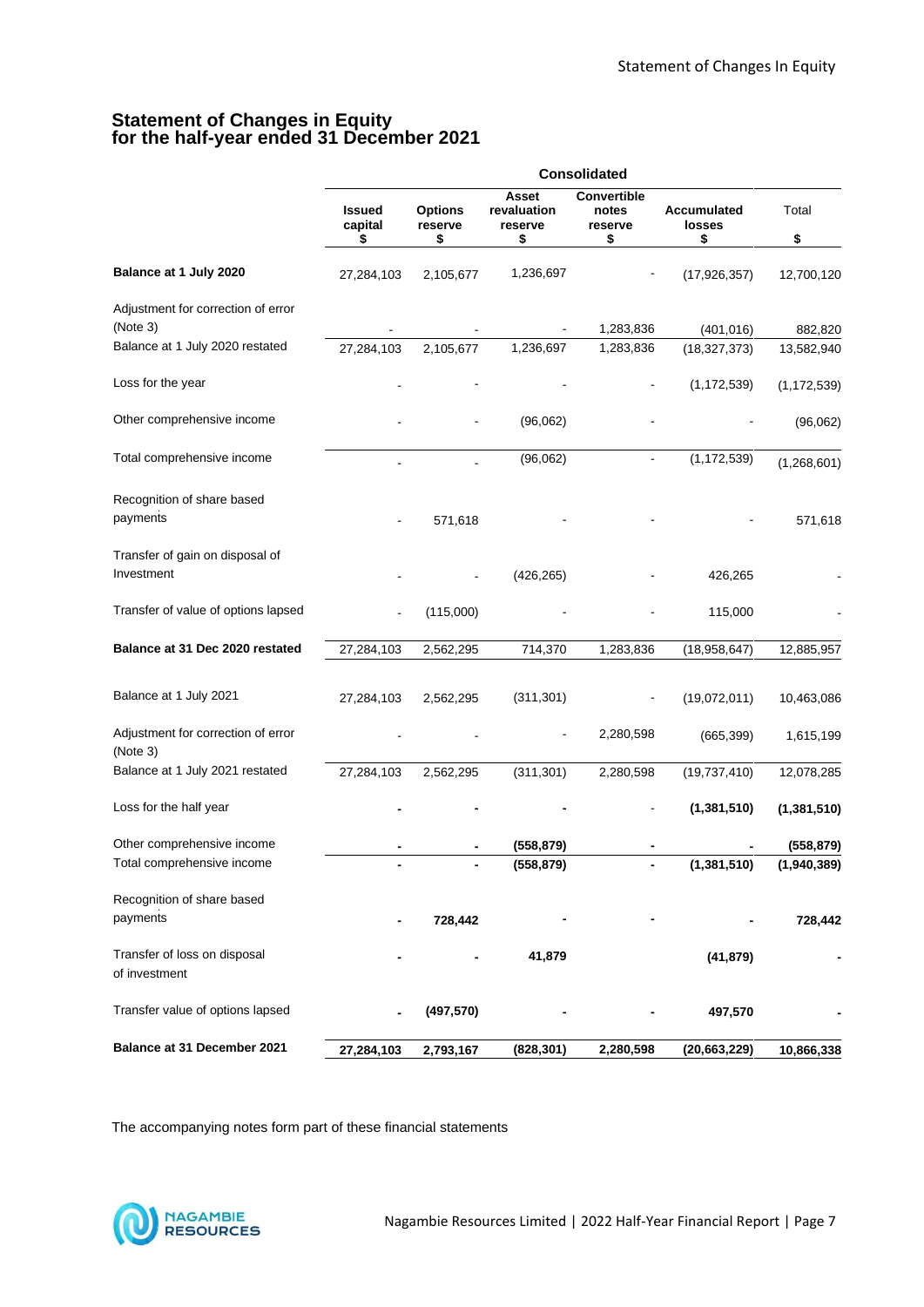#### **Statement of Cash Flows for the half-year ended 31 December 2021**

|                                                                    | <b>Consolidated</b> |                   |
|--------------------------------------------------------------------|---------------------|-------------------|
|                                                                    | 31 Dec 2021<br>\$   | 31 Dec 2020<br>\$ |
| Cash flows from operating activities                               |                     |                   |
| Receipts from customers                                            | 166,581             | 142,106           |
| Payments to suppliers and employees                                | (460, 123)          | (160, 312)        |
| Interest received                                                  | 538                 | 3,121             |
| Interest paid                                                      | (240, 024)          | (235, 579)        |
| Net cash used in operating activities                              | (533,028)           | (250, 664)        |
| Cash flows from investing activities                               |                     |                   |
| Receipts from disposal of plant and equipment                      |                     | 5,000             |
| Receipts from disposal of investments                              | 972,363             | 755,480           |
| Payments for exploration expenditure                               | (593, 672)          | (496, 934)        |
| Payments for property plant and equipment                          | (863, 870)          |                   |
| Payments for security bonds                                        |                     | (30,000)          |
| Net cash used in investing activities                              | (485, 179)          | 233,546           |
| Cash flows from financing activities                               |                     |                   |
| Repayment of lease liabilities                                     | (150, 742)          | (122, 442)        |
| Net cash provided by financing activities                          | (150, 742)          | (122, 442)        |
| Net decrease in cash and cash equivalents                          | (1, 168, 949)       | (139, 560)        |
| Cash and cash equivalents at the beginning of the financial period | 1,359,055           | 224,057           |
| Cash and cash equivalents at the end of the financial period       | 190,106             | 84,497            |

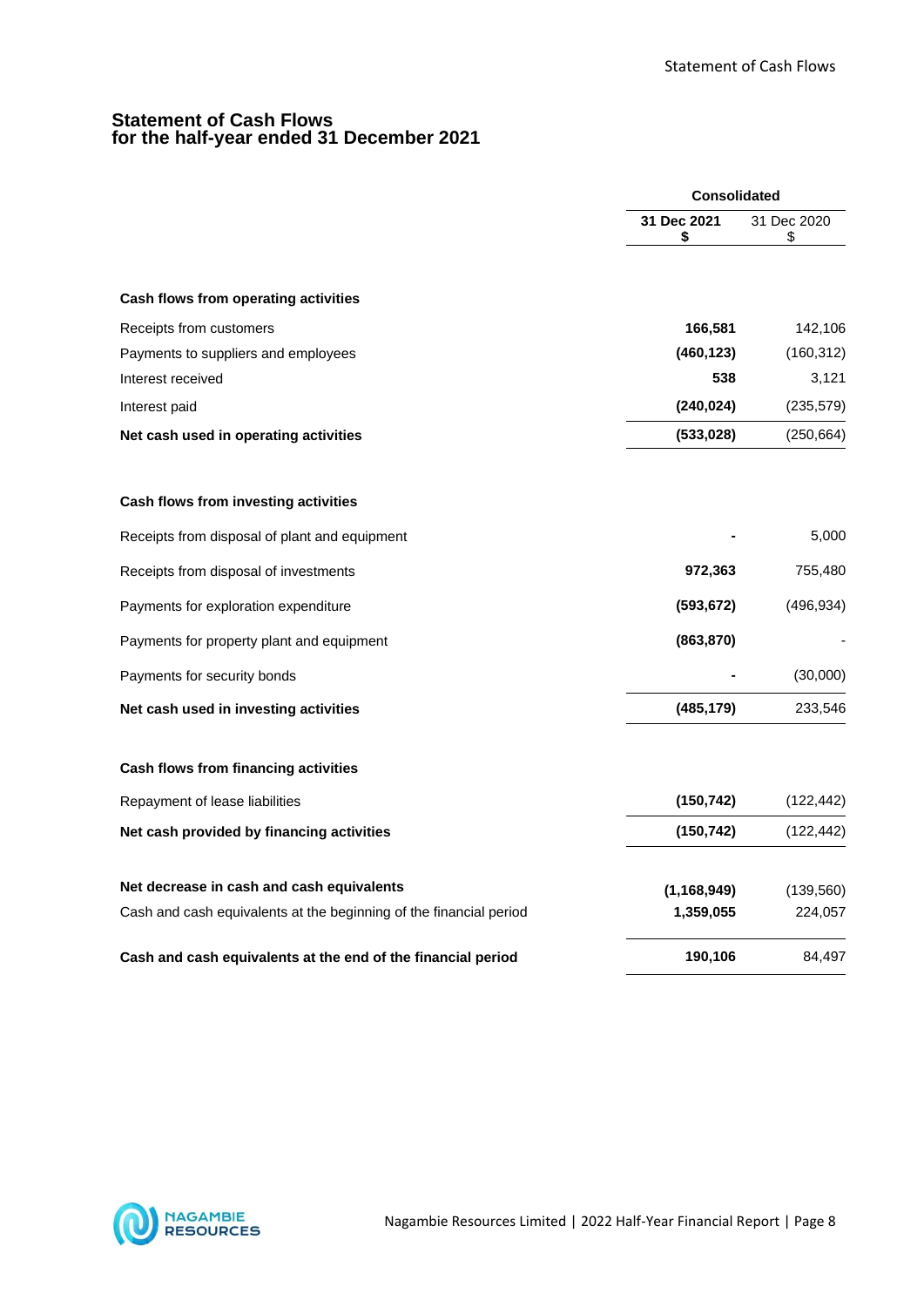#### **Notes to the Financial Statements for the half-year ended 31 December 2021**

#### **1. General Information**

Nagambie Resources Limited (Nagambie Resources or the Company) is a company domiciled in Australia. The halfyear financial report of the Company as at and for the half-year ended 31 December 2021 comprises the Company and its subsidiaries (together referred to as the Group).

#### **2. Significant accounting policies**

#### **Statement of Compliance**

These general purpose financial statements have been prepared in accordance with *AASB 134 Interim Financial Reporting* and *the Corporations Act 2001*. Compliance with AASB 134 ensures compliance with International Financial Reporting Standard *IAS 134 Interim Financial Reporting*.

The half-year financial statements do not include all notes of the type normally included with the Annual Financial Statements. They therefore cannot be expected to provide as full an understanding of the financial performance, financial position and financing and investing activities of the Group as the full annual financial statements. The halfyear financial statements should be read in conjunction with the annual financial statements for the year ended 30 June 2021 and any public announcements made by the Company during the half-year reporting period in accordance with the continuous disclosure requirements of the *Corporations Act 2001*.

#### **Basis of preparation**

The financial statements have been prepared on an accruals basis using historical cost with the exception of equity investments which are measured at fair value and the going concern basis of accounting. Cost is based on the fair values of the consideration given in exchange for assets. All amounts are presented in Australian dollars, which is the functional and presentation currency of the Company and its controlled entities. Comparative information where necessary has been reclassified in order to achieve consistency in presentation with amounts disclosed in the current period.

The Group has adopted all of the new and revised Standards and Interpretations issued by the Australian Accounting Standards Board that are relevant to the operations and effective for the current reporting period. The adopting of those Standards has not had any impact on the disclosures, or the amounts recognised in the Group's consolidated financial statements.

#### **New or amended Accounting Standards and Interpretations adopted**

The accounting policies adopted in the preparation of the consolidated financial statements differ with those followed in the preparation of The Group's annual consolidated financial statements for the year ended 30 June 2021.The Company has adopted AASB 132 Financial Instruments and now reports the difference between the face value of convertible notes issued and the carrying value in equity. The Group has not early adopted any standard, interpretation or amendment that has been issued but is not yet effective. Several amendments and interpretations apply for the first time in 2021, but do not have an impact on the interim condensed consolidated financial statements of the Group.

#### **Going concern**

The Directors have prepared the financial report on a going concern basis, which contemplates continuity of normal business activities and the realisation of assets and the settlement of liabilities in the ordinary course of business.

The consolidated entity generated a net loss after income tax expense for the period ended 31 December 2021 of \$1,381,510 (2020: \$1,172,539) and at reporting date has net assets of \$10,866,338 (30 June 2021: \$12,078,285) including \$13,875,805 (30 June 2021: \$12,282,132) of capitalised exploration, evaluation and development costs. The consolidated entity's working capital deficit, being current assets less current liabilities was \$1,200,056 at 31 December 2021 (30 June 2021: working capital surplus \$2,862,271).

The biggest impact on the current net assets deficit is the movement of the redemption of the Series 6 convertible notes into the next 12 months. \$1.8 million of those notes could be due for redemption on 17 November 2022, depending on the Company's share price at the time compared with the face value of the notes of 10.0 cents per note. The Company to date has successfully negotiated with the holders of Series 1, 2, 3, 4 and 5 convertible notes for the roll over of those notes into new notes on terms acceptable to both the noteholders and the Company. The holders of the Series 6 convertible notes hold notes in later-series notes and the Company is confident of being able to roll all the Series 6 notes into Series 10 notes well before 17 November 2022 if necessary.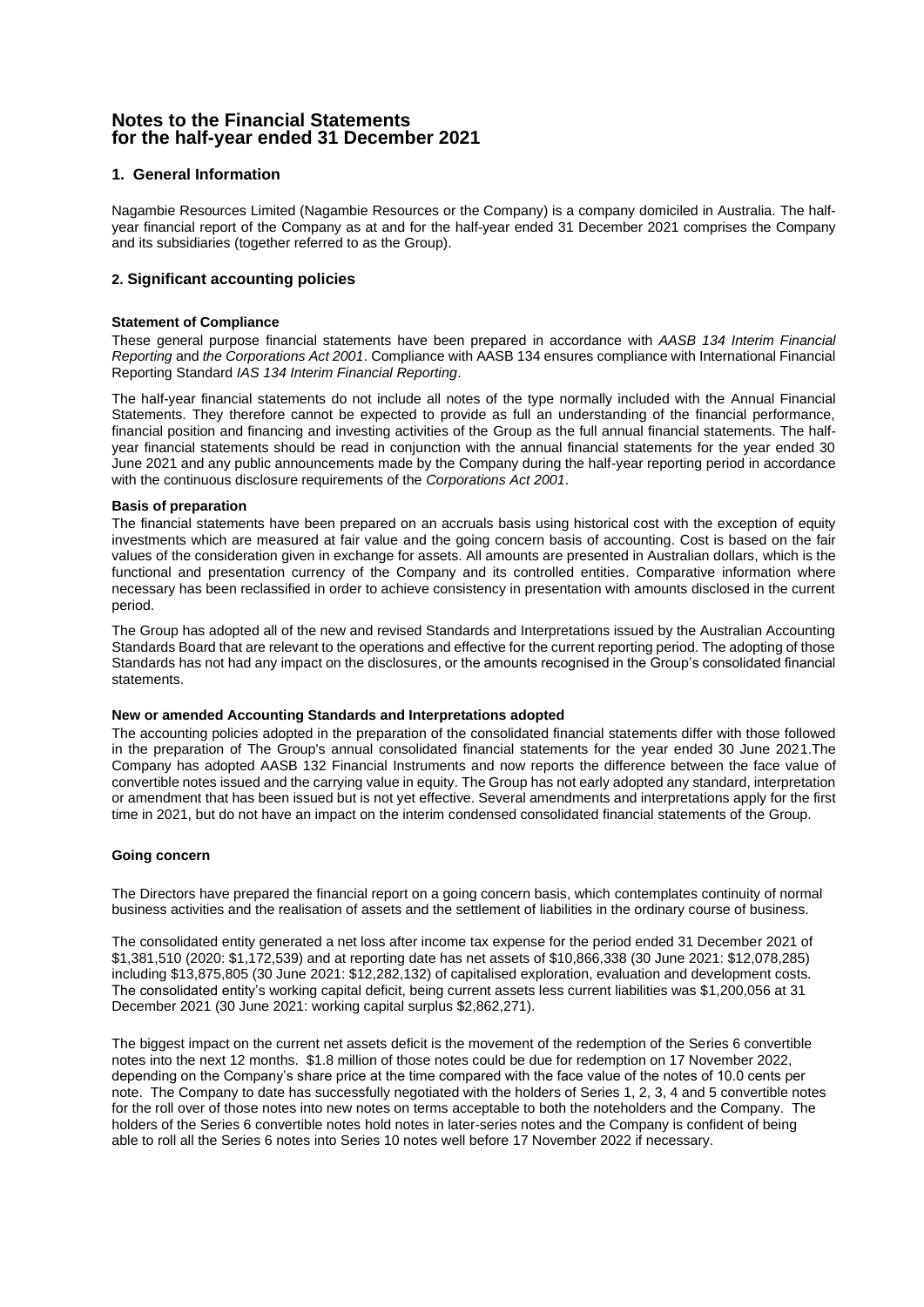#### **Going concern (continued)**

Subsequent to the end of the half year the consolidated entity has progressed plans to raise required capital. On the basis of the disclosures above a material uncertainty exists for the consolidated entity to continue as a going concern.

As per Subsequent Events in the Directors' Report, the Company, with a closing date of 10 March 2022, has raised a total of \$700,333 from the issue of 13,213,830 new fully-paid ordinary shares at 5.3 cents per share.

The Directors have concluded that the going concern basis is appropriate, based on analysis of the consolidated entity's existing cash reserves and internal cash flow forecasts which include their current best estimate of expected future financial commitments and other cash flows over the next 12 months.

If the actual outcomes differ significantly from the cash flow forecast estimates made and the consolidated entity has additional cash requirements, the consolidated entity may need to take one or more of the following measures when necessary:

- Raise additional capital. The consolidated entity has demonstrated its ability to raise capital over many years and the Directors are confident that a future capital raising would be successful;
- Obtain letters of support from convertible notes holders, indicating their intention to convert their notes;
- Sale or mortgage of freehold property;
- Continue to reduce corporate overhead costs;
- Continue to pursue opportunities to farm-out part of the consolidated entity's exploration interests.

On this basis no adjustments have made to the financial report relating to the recoverability and classification of the carrying amount of the assets or the amount and classification of liabilities that might be necessary should the consolidated entity not continue as a going concern. Accordingly, the financial report has been prepared on a going concern basis.

If the going concern basis of accounting is found to be no longer appropriate, the recoverable amounts of the assets shown on the consolidated statement of financial position sheet are likely to be significantly less than the amounts disclosed and the extent of the liabilities may differ significantly, from those reflected.

#### **3. Restatement of Financial Statements as a Result of Change in Accounting Policy and Correction of an Error**

The Company was reporting the convertibles notes it had issued at face value as either a Current liability or Noncurrent liability depending on when those liabilities fell due.

AASB 132 *Financial Instruments: Presentation* requires that the debt component of convertible notes, with fixed conversion formulae, be valued at fair value upon initial recognition (the date upon which the Company and the convertible noteholder became party to contract), with any difference between the face value of those notes and the fair value of the debt component recognised in equity.

Following the directors of the Company taking up the fair value of the four tranches of convertible notes the following items have been adjusted and restated as if valued at fair value upon initial recognition.

| <b>Profit and Loss 31 December 2020</b>                                 | <b>Reported</b> | <b>Adjusted</b> | <b>Restated</b><br>\$ |
|-------------------------------------------------------------------------|-----------------|-----------------|-----------------------|
| Finance costs                                                           | (235,580)       | (90, 470)       | (326,050)             |
| Loss for the half-year                                                  | (1,082,069)     | (90,470)        | (1, 172, 539)         |
| Basic and diluted loss per share in cents                               | (0.22)          | (0.04)          | (0.26)                |
| <b>Statement of Financial Position 1 July 2020</b><br><b>Borrowings</b> | 3,634,000       | (882, 820)      | 2,751,180             |

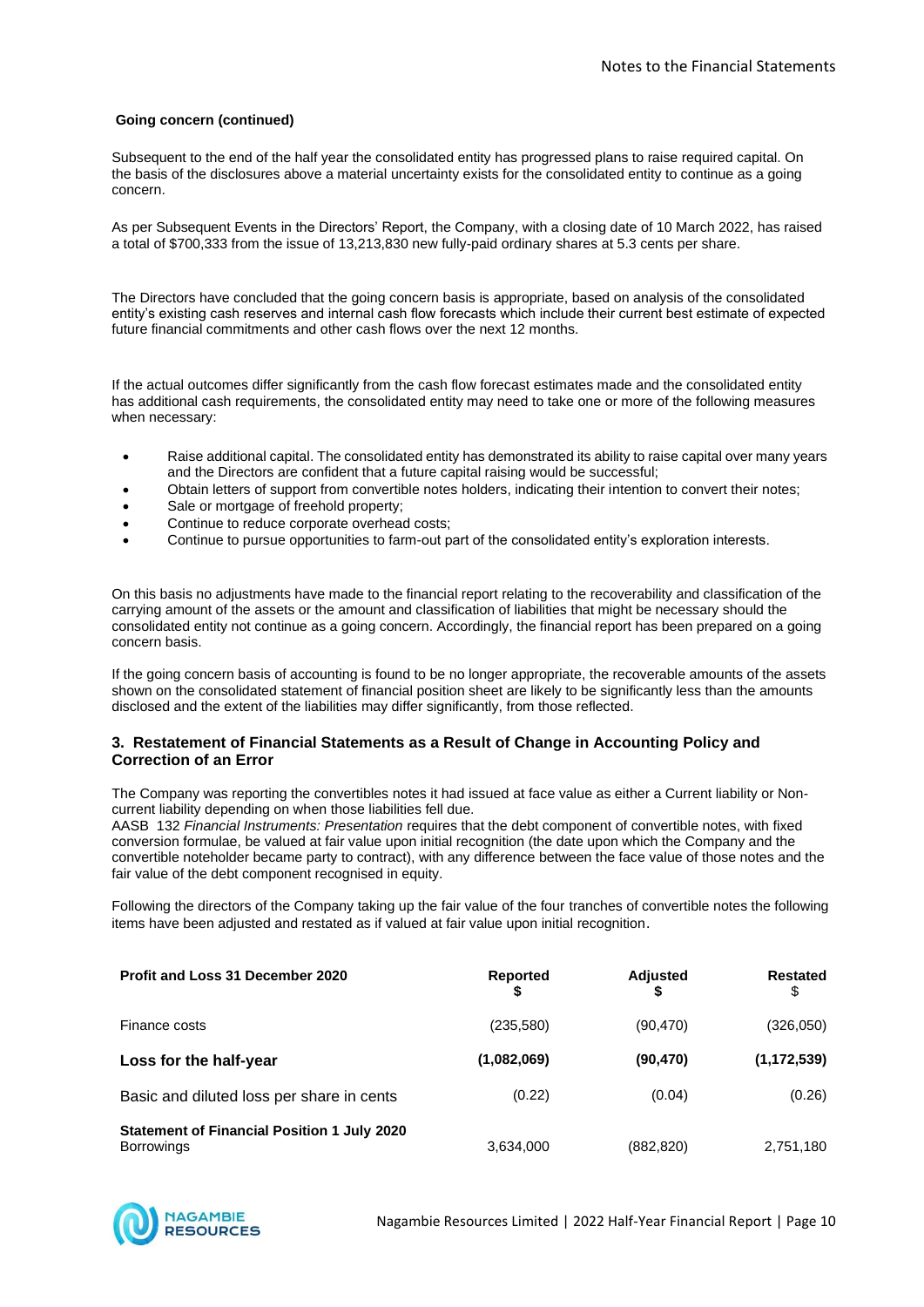| <b>Equity</b><br>Convertible notes reserve<br><b>Accumulated losses</b>                                                                                                     | (17, 926, 357) | 1,283,836<br>(401, 016)      | 1,283,836<br>(18, 327, 373)           |
|-----------------------------------------------------------------------------------------------------------------------------------------------------------------------------|----------------|------------------------------|---------------------------------------|
| <b>Statement of Financial Position 30 June 2021</b><br><b>Borrowings</b>                                                                                                    | 7,134,000      | (1,615,199)                  | 5,518,801                             |
| <b>Equity</b><br>Convertible notes reserve<br>Accumulated losses                                                                                                            | (19,072,011)   | 2,280,598<br>(665, 399)      | 2,280,598<br>(19,737,410)             |
| 4. Equity Investments at fair Value                                                                                                                                         |                |                              |                                       |
| Current assets as at 30 June 2021<br>Shares in Mawson Gold Limited<br>Sale of investments during the period at fair value<br>Revaluation on investments held at 31 December |                |                              | 2,039,706<br>(972, 363)<br>(558, 879) |
| Total Equity Investments at fair value as at 31 December 2021                                                                                                               |                |                              | 508,464                               |
| <b>Current assets</b><br>Shares in Mawson Gold Limited                                                                                                                      |                | 31 Dec 2021<br>\$<br>508,464 | 30 Jun 2021<br>\$<br>2,039,706        |
| Total Equity Investments at fair value as at                                                                                                                                |                | 508,464                      | 2,039,706                             |

The shares shown above as current assets are those which are available for sale within the next 12 months.

The difference between fair value at balance date and the cost at the date of the transaction for equity investments is \$(828,301) which is reflected in the Asset revaluation reserve.

Financial assets at fair value through other comprehensive income relate to Mawson Gold Limited which are ordinary shares in a company listed on the Toronto Stock Exchange. These have been valued at the quoted prices at accordance with AASB 13, using Level 1 of the fair value hierarchy – quoted price (unadjusted) in active markets for identical assets or liabilities.

AASB 13 'Fair Value Measurement' requires disclosure of fair value measurements by level of the fair value hierarchy, as follows:

Level 1: quoted prices (unadjusted) in active markets for identical assets or liabilities;

 Level 2: inputs other than quoted prices included within Level 1 that are observable for the asset or liability, either directly or indirectly;

Level 3: inputs for the asset or liability that are not based on observable market data (unobservable inputs).

| 5. Exploration and evaluation assets               | 31 Dec 2021 | 30 Jun 2021 |
|----------------------------------------------------|-------------|-------------|
| <b>Opening balance</b>                             | 13,282,132  | 12.149.498  |
| Less Mawson Gold Limited option conditions payment |             | (100,000)   |
| Expenditure for the period                         | 593.673     | 1.232.634   |
| <b>Closing Balance</b>                             | 13,875,805  | 13,282,132  |

During the half-year the Group reassessed the recoverable value of all tenement areas of interest to which exploration costs had been capitalised and no impairment was deemed applicable. No tenements have been relinquished during the reporting period.

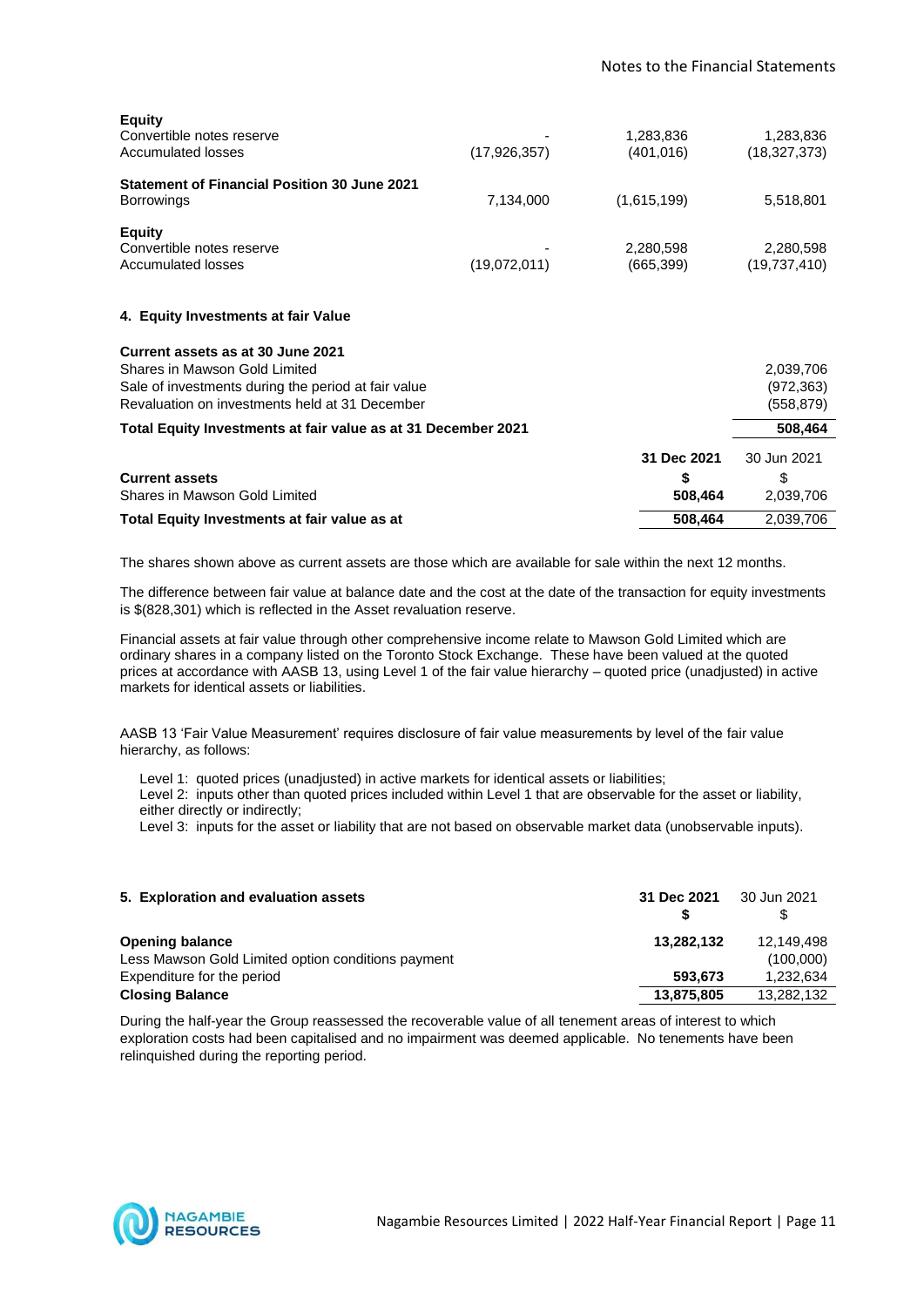#### **6. Borrowings**

|                                     | 31 Dec 2021 | 30 Jun 2021 |
|-------------------------------------|-------------|-------------|
| <b>Current</b>                      | \$          | \$          |
| <b>Convertible Notes Series 6</b>   |             |             |
| Series 6 Face value of notes issued | 1,800,000   |             |
| Series 6 Equity component           | (691, 837)  |             |
| Series 6 Interest                   | 403,468     |             |
| <b>Total current borrowings</b>     | 1,511,631   |             |
| <b>Non-Current</b>                  |             |             |
| <b>Convertible Notes Series 6</b>   |             |             |
| Series 6 Face value of notes issued |             | 1,800,000   |
| Series 6 Equity component           |             | (691, 837)  |
| Series 6 Interest                   |             | 355,901     |
|                                     |             | 1,464,064   |
| <b>Convertible Notes Series 7</b>   |             |             |
| Series 7 Face value of notes issued | 700,000     | 700,000     |
| Series 7 Equity component           | (269, 048)  | (269, 048)  |
| Series 7 Interest                   | 128,158     | 109,660     |
|                                     | 559,110     | 540,612     |
| <b>Convertible Notes Series 8</b>   |             |             |
| Series 8 Face value of notes issued | 1,134,000   | 1,134,000   |
| Series 8 Equity component           | (322, 951)  | (322, 951)  |
| Series 8 Interest                   | 140,802     | 116,397     |
|                                     | 951,851     | 927,446     |
| <b>Convertible Notes Series 9</b>   |             |             |
| Series 9 Face value of notes issued | 3,500,000   | 3,500,000   |
| Series 9 Equity component           | (996, 762)  | (996, 762)  |
| Series 9 Interest                   | 158,765     | 83,441      |
|                                     | 2,662,003   | 2,586,679   |
| <b>Total non-current borrowings</b> | 4,172,964   | 5,518,801   |
| <b>Total borrowings</b>             | 5,684,595   | 5,518,801   |
|                                     |             |             |

(a) As at 31 December 2021 the Company has 4 series of Unsecured Convertible Notes on issue for a total face value of \$7,134,000.

Series 6: 18,000,000 Notes issued at 10 cents on 17 November 2017 for a total of \$1,800,000 Series 7: 7,000,000 Notes issued at 10 cents on 27 February 2019 for a total of \$700,000 Series 8: 22,680,000 Notes issued at 5 cents on 19 January 2020 for a total of \$1,134,000 Series 9: 35,000,000 Notes issued at 10 cents on 13 April 2021 for a total of \$3,500,000 Each series of Convertible Note has the following terms:

- Interest is payable at 10% per annum every six months in arrears after the issue date;
- Convertible on a 1 for 1 basis into ordinary shares in the company at any time prior to the maturity date at the option of the note holder;
- Redeemable for cash in full after 5 years, if not converted;
- Unsecured but rank ahead of shareholders; and
- Protected for reorganisation events such as bonus issues and share consolidations.

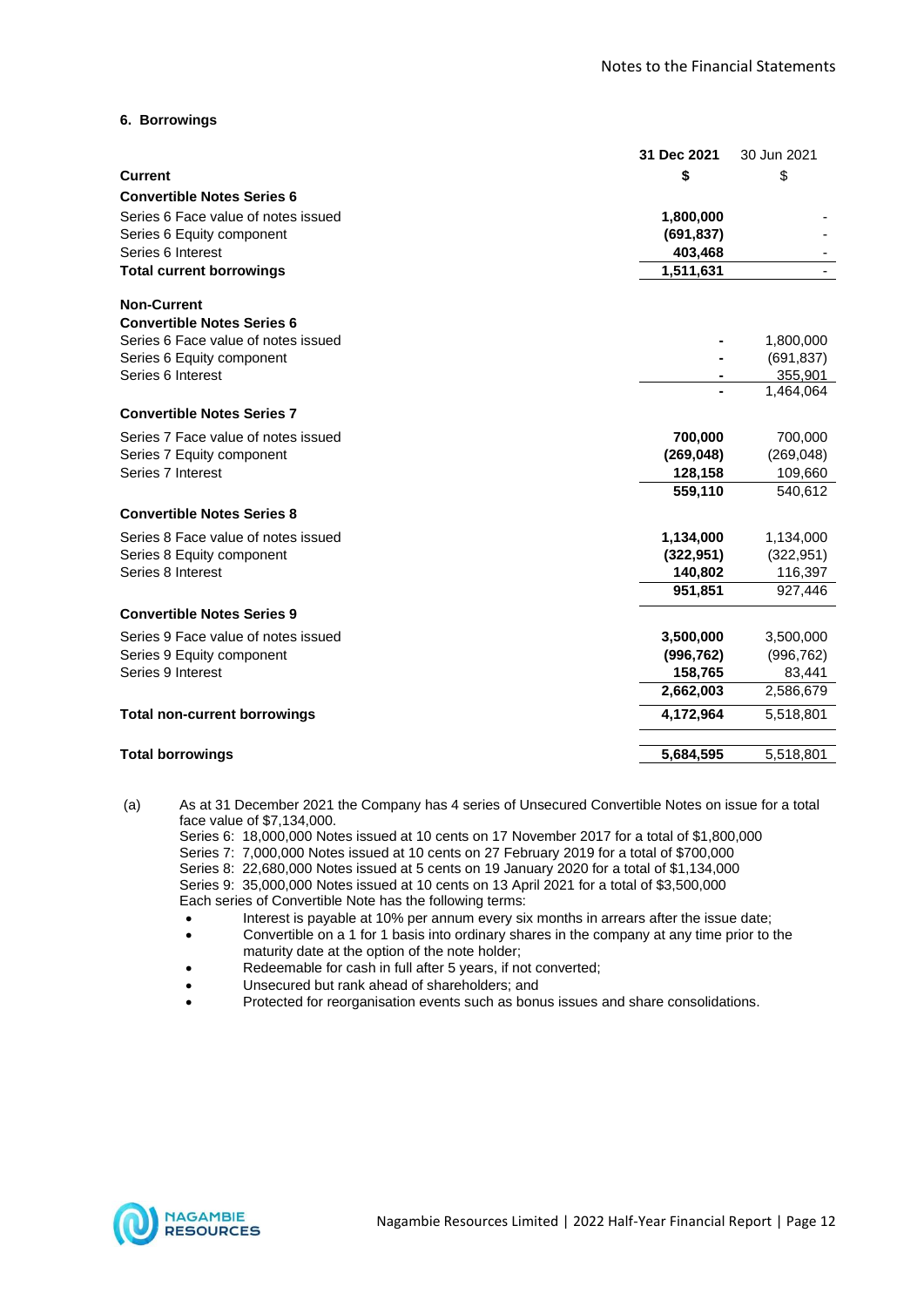#### **7. Issued Capital**

| Issued and paid up capital      | No.<br><b>Shares</b> | <b>Issued</b><br>Capital |
|---------------------------------|----------------------|--------------------------|
| Opening Balance at 1 July 2021  | 449.932.346          | 27.284.103               |
| <b>Balance 31 December 2021</b> | 449.932.346          | 27,284,103               |

#### **8. Share options**

A total of 14,650,000 options were issued to directors and employees during the half-year. All options vested immediately on issue. All options were issued with an exercise price of 11.25 cents per share and an expiry date of 26 November 2026. They were valued using a binomial model and the expense was \$728,442.

The fair value of the share options granted during the half-year is 4.97 cents. Options were priced using a Binomial option valuation model. Where relevant, the expected life used in the model has been adjusted based on management's best estimate for the effects of non-transferability, exercise restrictions (including the probability of meeting market conditions attached to the option), and behavioural considerations. Expected volatility is based on the historical share price volatility over the past 3 years. The options may be exercised early, but not before vesting date.

| Inputs into the valuation model |             |  |
|---------------------------------|-------------|--|
| Grant date                      | 26/11/2021  |  |
| <b>Options Issued</b>           | 14,650,000  |  |
| Share price at grant date       | 7.6 cents   |  |
| Exercise price                  | 11.25 cents |  |
| <b>Expected volatility</b>      | 95.00%      |  |
| Option life                     | 5 years     |  |
| Dividend yield                  | Nil         |  |
| Risk free interest rate         | 0.64%       |  |
| Vesting date                    | 26/11/2021  |  |

No options were exercised during the half-year 14,500,000 options lapsed in the period.

|                        | Date        | Options on   | Options          |
|------------------------|-------------|--------------|------------------|
|                        |             | issue        | reserve          |
|                        |             |              | balance          |
| Opening balance        | 30 Jun 2021 | 75,300,000   | \$2,562,295      |
| Lapsed                 | 4 Jul 2021  | (2,000,000)  | \$<br>(67, 964)  |
| Lapsed                 | 30 Nov 2021 | (12,500,000) | (429, 606)<br>\$ |
| Grant                  | 26 Nov 2021 | 14,650,000   | 728,442<br>\$    |
| <b>Closing balance</b> | 31 Dec 2021 | 75,450,000   | \$2,793,167      |

#### **9. Segment information**

The Group operates in one principal geographical area – in Australia. The Group carries out the exploration for gold and associated minerals. The Group is also progressing opportunities available from the underwater storage of PASS material from Melbourne construction projects and the development of waste handling facilities. The Group is currently developing revenue streams from the sale of construction industry materials located on its freehold land. This is not a separate segment but arises as a by-product of gold exploration and evaluation.

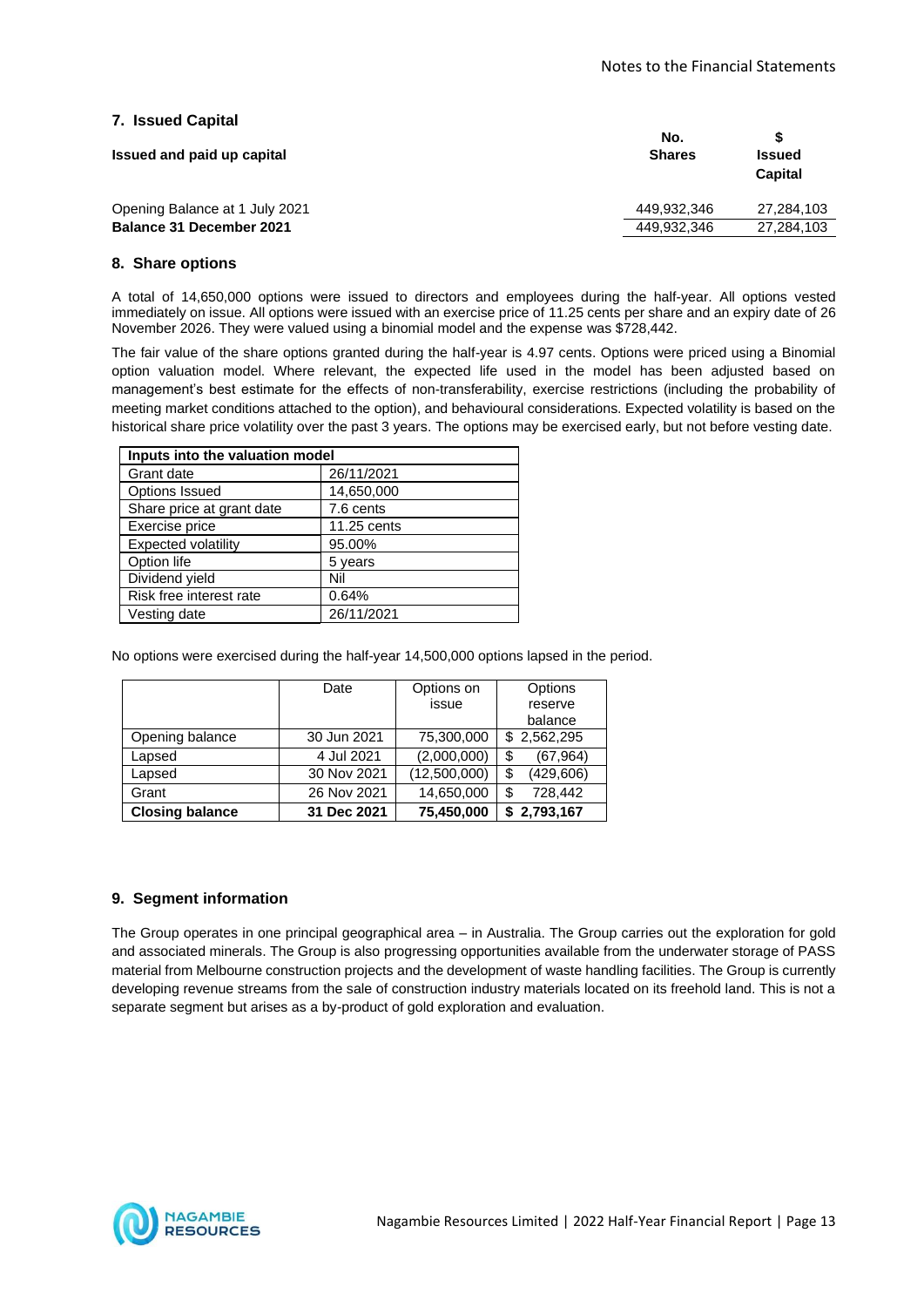#### **10. Planned capital expenditure**

The Group holds various tenements for its mineral exploration activities. These tenements require the Group to meet minimum capital expenditure requirements. To satisfy those requirements, the Group has to expend \$1,127,710 for the 12 months ending 31 December 2022. Thereafter it expects to spend approximately \$1,100,000 every 12 months indexed at CPI for as long as it maintains its current portfolio of tenements.

The tenements also have environmental clauses that require the Group to restore the disturbed area of interest back to a condition that satisfies the Department of Economic Development, Jobs, Transport and Resources (DEDJTR). Security deposits of \$557,000 are held with the Group banker to guarantee these obligations with a further \$30,000 held directly by DEDJTR.

#### **11. Contingent liabilities**

Apart from the matter mentioned in Note 10, the Group has no contingent liabilities as at 31 December 2021 (June 2021 Nil).

#### **12. Events subsequent to balance date**

On 25 January 2022, the Company announced the 2022 Share Purchase Plan (SPP) to:

- (a) drill follow up holes, after diamond hole NAD006 is completed, into the highly prospective sulphide-gold Nagambie Mine Feeder Zone target to the south west of the 1990s West Pit;
- (b) continue to progress several development projects at the Nagambie Mine site, including the potential bacterial leaching of residual gold in the 1990s heap leach pad; and
- (c) add to general working capital.

The SPP closed on 10 March and raised \$342,300 from the subscription of 6,458,490 fully-paid ordinary shares at 5.3 cents per share. With the same closing date, the Company also placed 6,755,340 fully-paid ordinary shares at 5.3 cents each to sophisticated and professional investors, raising an additional \$358,033. The total equity raised was \$700,333.

In February 2022, Mawson Gold and Nagambie Resources released very encouraging drilling results for the first deep diamond core hole under Balaclava Hill in the Whroo JV Property. The peak assays for gold and antimony were 49.7 g/t Au and 16.5% Sb.

Following the receipt of the Balaclava Hill assays, Nagambie Resources revisited the best economic-grade goldantimony intersection at its 100%-owned Nagambie Mine and analysed it in detail. That spectacular-looking intersection in 2006 under the West Pit consisted of multiple massive stibnite veins with gold grades up to 24 g/t Au and antimony grades up to 60% Sb but was not successfully followed up at that time. In early March, Nagambie Resources announced that it now considers that the gold-antimony mineralisation below the West Pit will have continuity in a more N-S direction, probably NNW-SSE, rather than an E-W direction as had been initially assumed by the exploration management team at that time. An initial program of two shallow, scissored, oriented diamond drill holes, to establish the strike and dip of the stibnite veins, and vertical continuity, is planned to commence in late March 2022. The target model for the high-grade gold-antimony mineralisation is the Costerfield Mine which is 45 km west of the Nagambie Mine and, in 2020, was the 6th-highest-grade global underground gold mine and a top 5 global producer of antimony.

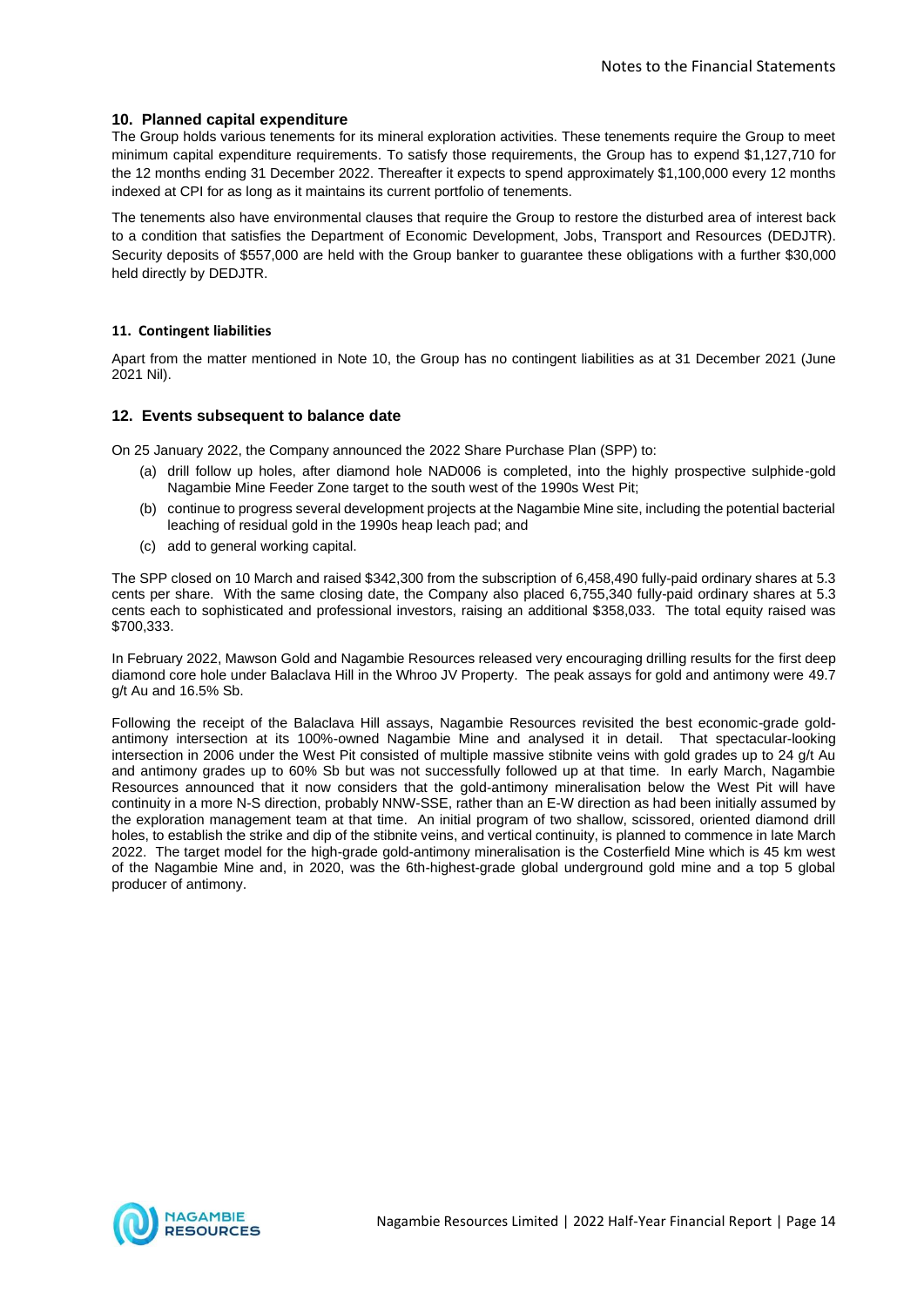## **Directors' Declaration**

In the Directors' opinion:

- 1. the financial statements and notes set out on pages 5 to 14 are in accordance with the *Corporations Act 2001* including:
	- (a) giving a true and fair view of the Group's financial position as at 31 December 2021 and of its performance for the half-year ended on that date; and
	- (b) complying with Accounting Standard AASB 134 *Interim Financial Reporting*; and
- 2. there are reasonable grounds to believe that the Company will be able to pay its debts as and when they become due and payable.

Signed in accordance with a resolution of the Directors made pursuant to s.303(5) of the *Corporations Act 2001*.

On behalf of the directors

Michael W Trumbull Executive Chairman

Melbourne 15 March 2022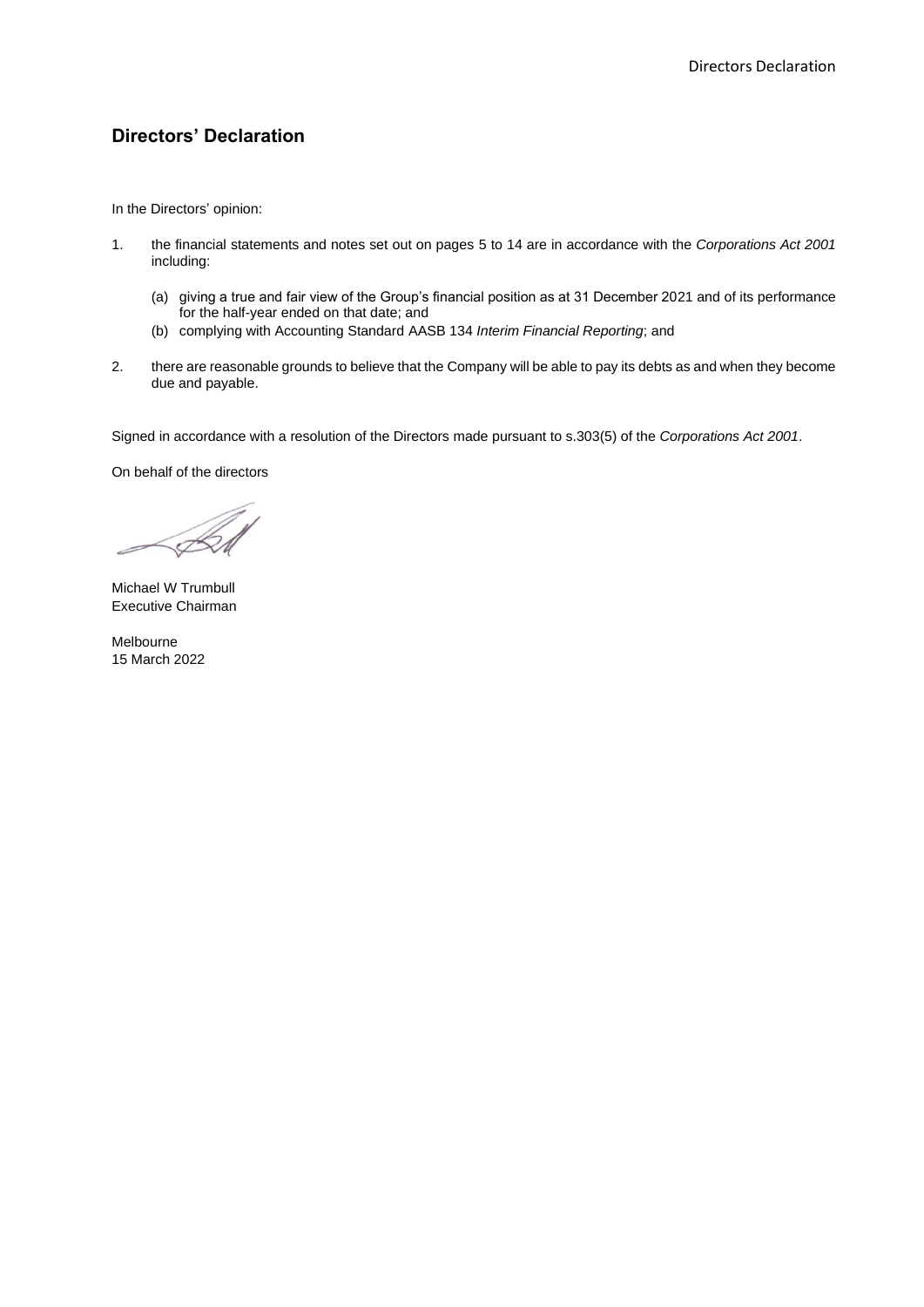# **.: William Buck**

# **Nagambie Resources Limited**

**Independent auditor's review report**

# **Report on the Review of the Half-Year Financial Report**

#### **Conclusion**

We have reviewed the accompanying half-year financial report of Nagambie Resources Limited (the Company) and the entities it controlled at the half-year's end or from time to time during the half year (the consolidated group), which comprises the consolidated statement of financial position as at 31 December 2021, the consolidated statement of profit or loss and other comprehensive income, consolidated statement of changes in equity and consolidated statement of cash flows for the half-year ended on that date, a summary of significant accounting policies and other explanatory information, and the directors' declaration.

Based on our review, which is not an audit, we have not become aware of any matter that makes us believe that the half-year financial report of Nagambie Resources Limited is not in accordance with the *Corporations Act 2001* including:

- a) giving a true and fair view of the consolidated entity's financial position as at 31 December 2021 and of its performance for the half year ended on that date; and
- b) complying with Australian Accounting Standard 134 *Interim Financial Reporting* and the *Corporations Regulations 2001*.

#### **Material Uncertainty Related to Going Concern**

We draw attention to Note 2 of the half-year financial report which indicates that the consolidated group incurred a net loss before income tax of \$1,381,510 and is in a net working capital deficiency of \$1,200,056. These conditions, along with other matters as set forth in Note 2, indicate the existence of a material uncertainty which may cast significant doubt about the Group's ability to continue as a going concern and therefore, the Group may be unable to realise its assets and extinguish its liabilities in the normal course of business and at the amounts stated in the financial report. Our conclusion is not modified in respect of this matter.

#### **Emphasis of Matter**

We draw attention to Note 3 of the half-year financial report which indicates that the consolidated group has restated the comparative information due to a change in accounting policy in relation to *AASB 132 Financial Instruments: Presentation*. Our conclusion is not modified in respect of this matter.

**ACCOUNTANTS & ADVISORS** 

Level 20, 181 William Street Melbourne VIC 3000 Telephone: +61 3 9824 8555 williambuck.com